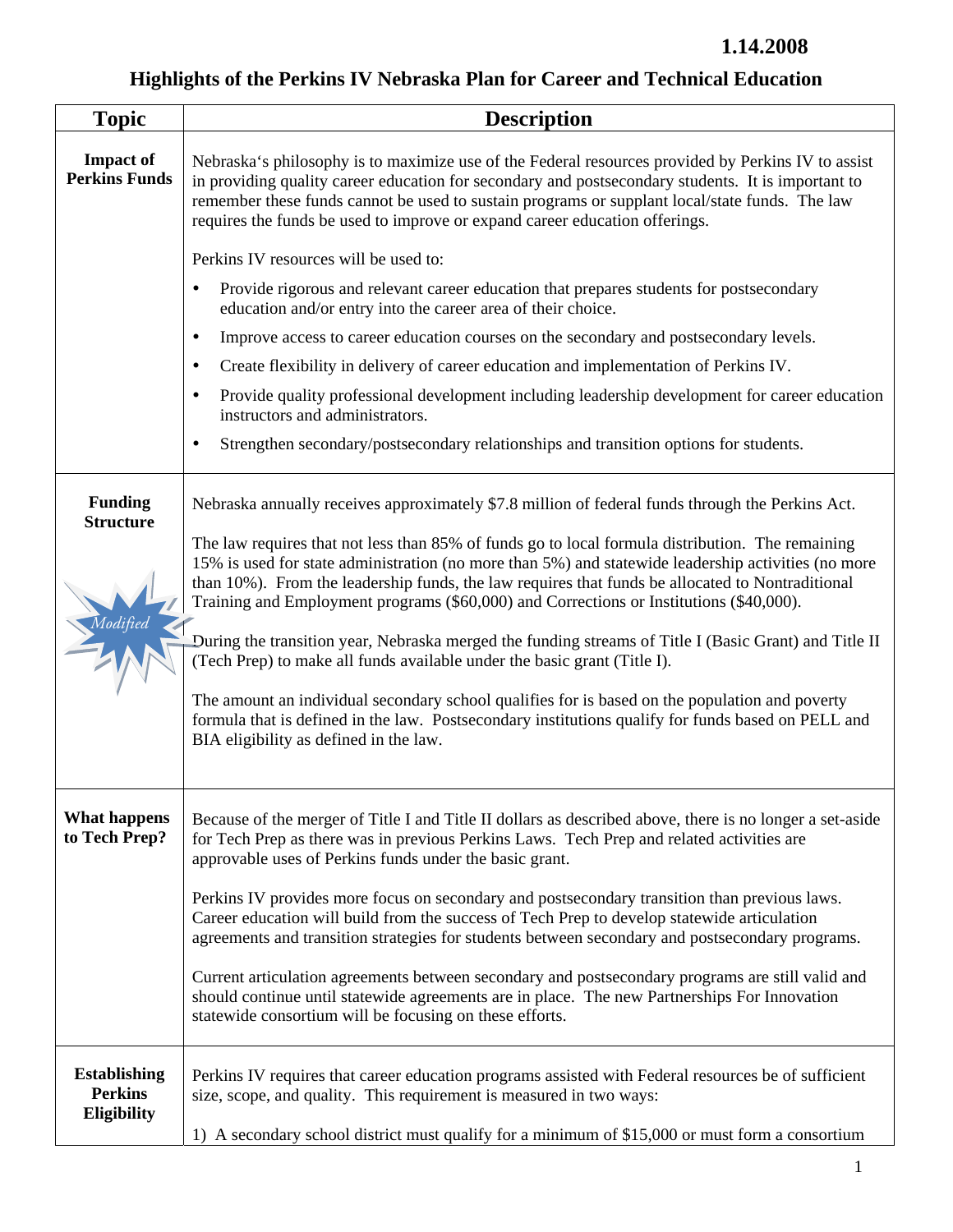|                                                       | with other districts that is managed by an ESU or Community College. A postsecondary institution<br>must qualify for \$50,000 or form a consortium with another postsecondary institution to qualify for<br>the funds.<br>2) Each secondary school and/or community college must meet an Essential Components Review to<br>determine eligibility for Perkins IV. You may review the Essential Components checklist at:<br>http://www.nde.state.ne.us/nce/PerkinsIV.htm. The Program Standards forms that have been<br>used in the past will be discontinued and replaced with the Essential Components Checklist.<br>A web-based tool is being developed to determine a school or community college's intent to<br>participate in Perkins funding and to submit the Essential Components Checklist.                                                                                                                                                                                                                                                                                                                                                                                                                                                                                                                                                                                                                                                                                       |
|-------------------------------------------------------|-------------------------------------------------------------------------------------------------------------------------------------------------------------------------------------------------------------------------------------------------------------------------------------------------------------------------------------------------------------------------------------------------------------------------------------------------------------------------------------------------------------------------------------------------------------------------------------------------------------------------------------------------------------------------------------------------------------------------------------------------------------------------------------------------------------------------------------------------------------------------------------------------------------------------------------------------------------------------------------------------------------------------------------------------------------------------------------------------------------------------------------------------------------------------------------------------------------------------------------------------------------------------------------------------------------------------------------------------------------------------------------------------------------------------------------------------------------------------------------------|
| <b>Change</b> in<br>Consortium<br><b>Requirements</b> | The new State Plan changes the requirements for secondary schools forming consortia to receive<br>Perkins funds. Because of the increase audit accountability, emphasis on professional development<br>and secondary/postsecondary articulation and transition, the plan proposes to limit the management<br>of consortia to Educational Service Units or Community Colleges.<br>This will require secondary schools that do not qualify independently for the \$15,000 to join with a<br>consortium that is managed by an ESU or a Community College.<br>As we look to the future, ESU's may want to consider merging with another ESU to manage the<br>Perkins funds and expand their impact through collaboration.<br>We also have a new model where a community college is serving as the consortium manager. The<br>funding streams between secondary and postsecondary are required to be kept separate in this<br>structure, with secondary funds being used to support secondary programs and postsecondary funds<br>supporting postsecondary programs. The advantage is in the alignment of curriculum and expansion<br>of professional development opportunities.                                                                                                                                                                                                                                                                                                               |
| <b>Perkins Funds</b><br><b>Application</b>            | Once qualified as an eligible recipient, an application process is used to apply for funding. The<br>application must be submitted by each school district/community college that qualifies for the<br>minimum amount of funds and by each consortium of schools and/or colleges that have partnered to<br>access Perkins funds.<br>The process includes the following:<br>A five-year career education strategic plan must be submitted and approved. This five-year plan<br>must outline how Perkins IV funds are used to promote continuous improvement in career<br>education programs.<br>An annual application must be submitted and approved. The application, based on review of<br>local data, details strategies, activities and expenditure of funds that support the five-year<br>strategic plan. The annual application may also be used to amend the five-year strategic plan to<br>meet the changing needs of the Perkins eligible recipient.<br>The five-year plan and annual application will outline how career education programs will:<br>$\bullet$<br>serve all students, including special populations<br>O<br>be aligned with the required academic and technical skills<br>O<br>prepare students for high skill, high wage, and/or high demand occupations based on labor<br>O<br>market information and economic development priorities<br>include secondary and postsecondary program alignment that supports articulated or dual-<br>O<br>credit opportunities |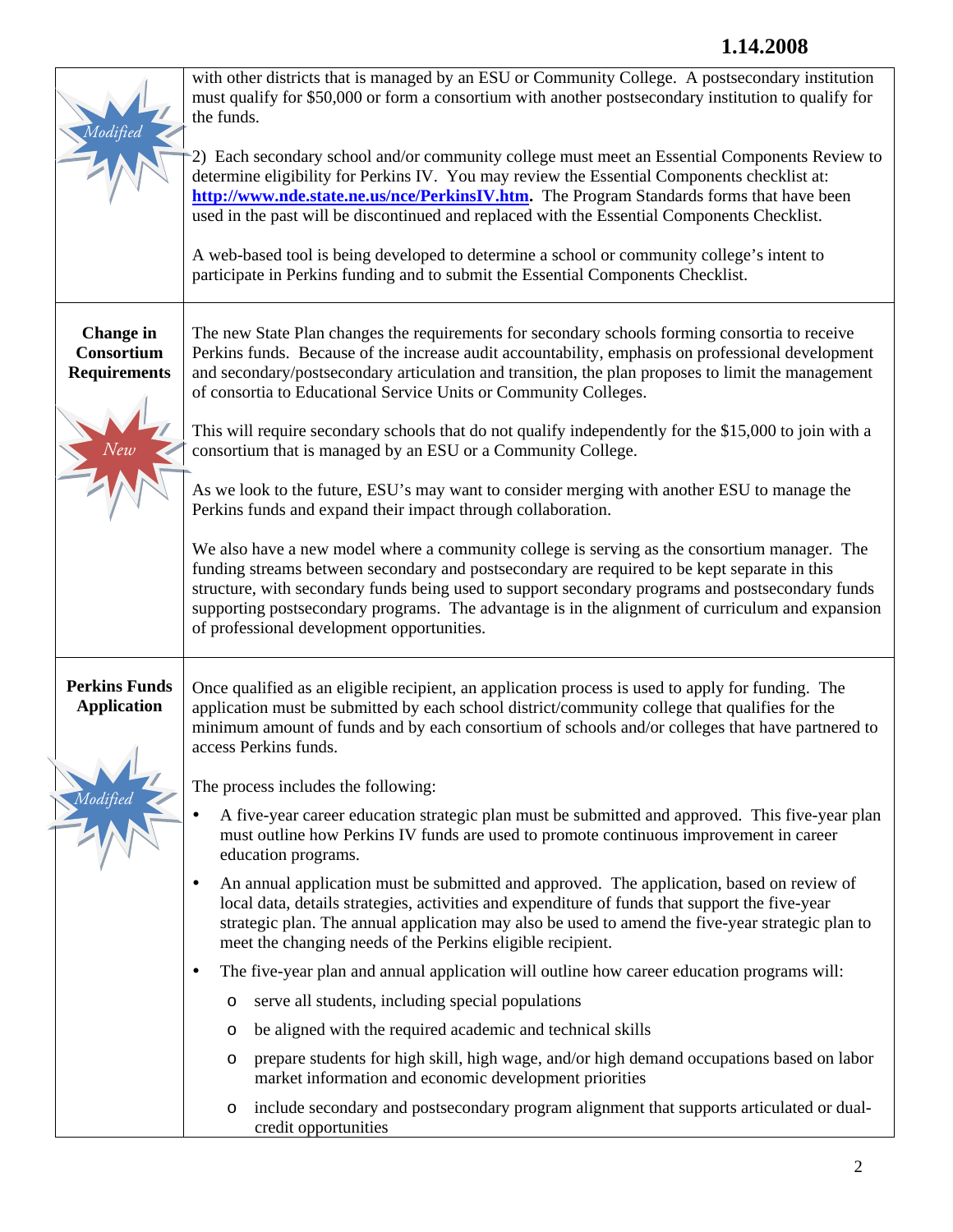|                     | partner with school counseling to ensure that all students receive systematic career<br>$\circ$<br>development and career counseling                                                                                                                                                                                                                                                                                                                                                                                                                                                                                                                                             |
|---------------------|----------------------------------------------------------------------------------------------------------------------------------------------------------------------------------------------------------------------------------------------------------------------------------------------------------------------------------------------------------------------------------------------------------------------------------------------------------------------------------------------------------------------------------------------------------------------------------------------------------------------------------------------------------------------------------|
|                     | use career student organizations as a vehicle for academic and technical skill enhancement,<br>$\circ$<br>leadership and personal development                                                                                                                                                                                                                                                                                                                                                                                                                                                                                                                                    |
|                     | address any deficiencies in performance measures as outlined in the Perkins IV<br>O<br>accountability performance report                                                                                                                                                                                                                                                                                                                                                                                                                                                                                                                                                         |
|                     | reflect the requirements for uses of funds or allowable uses of funds per Section 135 of the<br>$\circ$<br>Perkins Act                                                                                                                                                                                                                                                                                                                                                                                                                                                                                                                                                           |
| <b>Use of Funds</b> | Perkins IV has maintained the list of approvable and non-approvable uses of funds. This is similar<br>to Perkins III with one significant change:                                                                                                                                                                                                                                                                                                                                                                                                                                                                                                                                |
|                     | • Perkins IV and USDE's guidance emphasize the funds are to be used to improve and expand<br>career education to meet new business/industry skills or standards – not to sustain what is<br>already there. Sustaining a program is a local responsibility. Perkins funds are to be used to<br>help schools and colleges secure new equipment and materials needed to be current and relevant<br>with the skill demands of today's and tomorrow's business and industry. As we look at the<br>annual application requesting for approval for use of funds, our monitors are required to consider<br>the language in the law and guidance concerning improvement and/or expansion. |
|                     | Limit on length of support for an activity – Because of the new emphasis on improvement and<br>expansion, Nebraska will use the guideline that Perkins funds can be used to support a specific<br>activity for up to three years. After that time, the activity should be supported by local funds.                                                                                                                                                                                                                                                                                                                                                                              |
|                     | Appropriate equipment/instructional materials – The list of acceptable use of funds is the same<br>between Perkins III and Perkins IV. The difference as stated above is further clarification of how the<br>equipment and/or instructional materials will be used to improve or expand career education For<br>example we have received requests to expend Perkins funds for flower pots, laundry baskets, claw<br>hammers, etc. While these all may have their place in an instructional program, they would be<br>difficult to justify in terms of improving or expanding program to meet new industry skills or<br>standards.                                                |
|                     | <b>Equipment</b> – equipment is still an eligible expenditure of Perkins IV funds. However the<br>justification for the equipment must be based on improvement or expansion of the program.<br>Replacing a piece of equipment with the same piece because it is worn out is not an approvable<br>expenditure of funds. Purchasing a piece of new technology or new industry standard equipment<br>to replace out-dated equipment is approvable.                                                                                                                                                                                                                                  |
|                     | Equipment must also be justified by the curriculum offered. It must support the development of<br>current and relevant skills needed in business and industry in that area and be aligned with the<br>curriculum provided by the eligible recipient. Professional development to support the new<br>equipment should also be included.                                                                                                                                                                                                                                                                                                                                           |
|                     | Equipment must be retained for use by the career education programs offered. Perkins funds<br>cannot be used to support purchases for use by general school populations. Equipment may be<br>depreciated using the school/college depreciation schedule.                                                                                                                                                                                                                                                                                                                                                                                                                         |
|                     | <b>Instructional Materials</b> – instructional materials are an eligible expenditure under Perkins<br>IV. Materials may not be consumable and again cannot be part of the normal operations of the<br>instructional program.                                                                                                                                                                                                                                                                                                                                                                                                                                                     |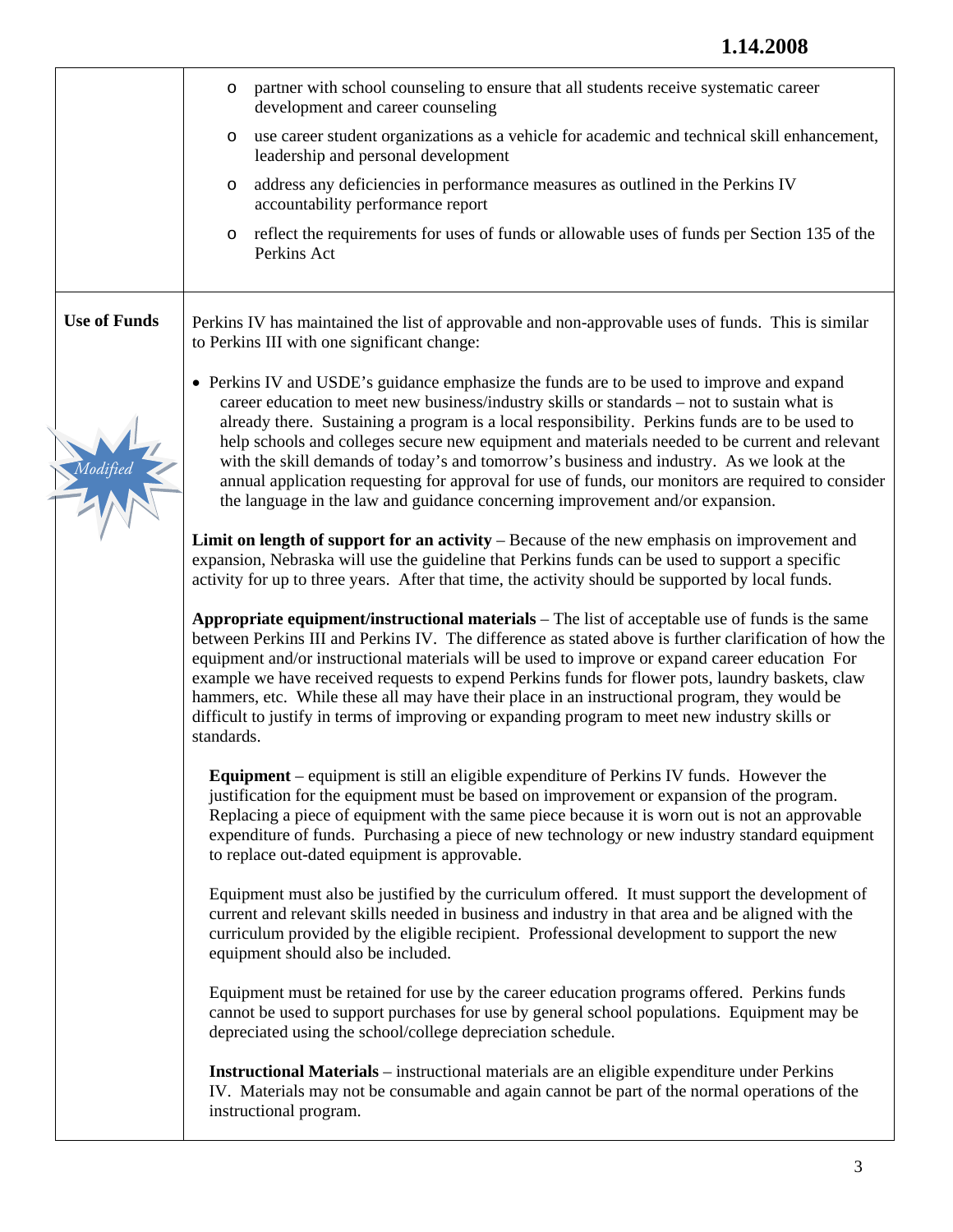## **1.14.2008**

|                                                | <b>Professional development</b> – Perkins IV places a great deal more emphasis on professional<br>development of teachers and a new emphasis on recruitment and retention of teachers. Professional<br>development is defined as more than a one-time event - it should be a sustained program, designed<br>to provide both the pedagogical and technical skills needed to help career education instructors.<br>Professional development efforts should focus on helping teachers secure the skills needed to<br>provide relevant instruction based on current business and industry skills and standards.                                                                                                                                                                                                                                                                                                                                                                                                                                                                                                                                                                                                                                                             |
|------------------------------------------------|-------------------------------------------------------------------------------------------------------------------------------------------------------------------------------------------------------------------------------------------------------------------------------------------------------------------------------------------------------------------------------------------------------------------------------------------------------------------------------------------------------------------------------------------------------------------------------------------------------------------------------------------------------------------------------------------------------------------------------------------------------------------------------------------------------------------------------------------------------------------------------------------------------------------------------------------------------------------------------------------------------------------------------------------------------------------------------------------------------------------------------------------------------------------------------------------------------------------------------------------------------------------------|
| Programs of<br><b>Study</b>                    | Perkins IV has required the shift from approving traditional programs to approving programs of<br>study. Secondary programs of study are a sequence of a minimum of three career education courses<br>in a given cluster or pathway; are aligned with appropriate academic courses; and are aligned with<br>postsecondary courses to prepare them for their chosen career area. Programs of study at the<br>postsecondary level have been in place for many years.                                                                                                                                                                                                                                                                                                                                                                                                                                                                                                                                                                                                                                                                                                                                                                                                      |
|                                                | Nebraska will utilize programs of study for the following:<br>Assist secondary schools in creating meaningful sequences of courses.<br>Promote postsecondary education options for students to further prepare for their careers.<br>Promote collaboration between secondary and postsecondary through curriculum alignment.<br>Promote the advancement of articulated and/or dual-credit courses.<br>Provide rigorous and relevant curriculum at the secondary and postsecondary level, aligned with<br>٠<br>industry standards, that leads to attainment of a diploma, degree, and /or industry certification.<br>Provide a planning framework for use in education and career planning.<br>$\bullet$                                                                                                                                                                                                                                                                                                                                                                                                                                                                                                                                                                 |
| Programs of<br><b>Study</b><br><b>Approval</b> | NDE will provide three options for eligible recipients to seek approval for programs of study.<br>Adopt the state cluster and pathway program of study models. The models were adapted from<br>1)<br>the work of the national plans of study developed by the States Career Cluster Initiative and<br>were aligned with Nebraska curriculum offerings.<br>Develop local programs of study and submit to the Nebraska Department of Education for<br>approval. The application must include the course titles and a description of the courses<br>included in the programs of study.<br>Use a nationally validated program of study such as Project Lead the Way, Cisco or Oracle<br>3)<br>Academies, National Academy of Finance or ProStart. The application must document the use<br>of these national programs as designed to be implemented.<br>The model programs of study will be made available in early spring of 2008 for eligible recipients to<br>use in applying for approval of their programs of study.<br>Nebraska Department of Education is developing a web-based system for schools to report their<br>programs of study. The programs of study initially will be submitted and approved and then updated<br>as needed by local eligible recipients. |
| Partnership<br>for Innovation<br>Consortium    | The Partnership for Innovation (PFI) statewide consortium will provide leadership on the alignment<br>of secondary and postsecondary levels by focusing on the following:<br>Establish a process to strengthen the alignment and eliminate transition barriers between<br>$\bullet$<br>secondary and postsecondary career education programs, including both two- and four-year<br>postsecondary institutions                                                                                                                                                                                                                                                                                                                                                                                                                                                                                                                                                                                                                                                                                                                                                                                                                                                           |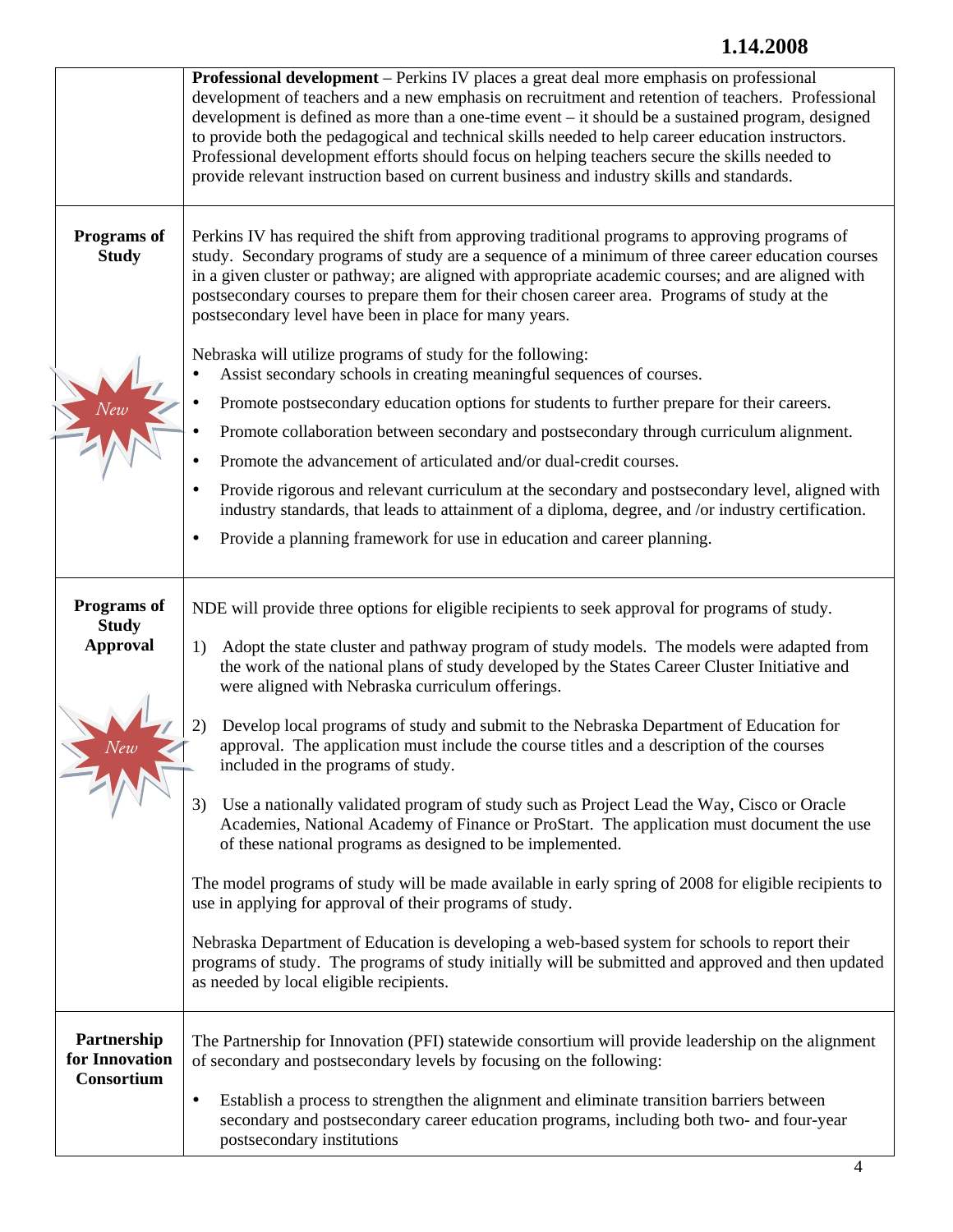|                                                              | Develop statewide articulation agreements                                                                                                                                                                                                                                                                                                                                                                                                                        |
|--------------------------------------------------------------|------------------------------------------------------------------------------------------------------------------------------------------------------------------------------------------------------------------------------------------------------------------------------------------------------------------------------------------------------------------------------------------------------------------------------------------------------------------|
|                                                              | Improve academic integration in career education                                                                                                                                                                                                                                                                                                                                                                                                                 |
|                                                              | Work with data and performance measures, especially the technical skill attainment performance<br>measure                                                                                                                                                                                                                                                                                                                                                        |
|                                                              | Implement innovative curriculum in new and emerging occupational areas                                                                                                                                                                                                                                                                                                                                                                                           |
|                                                              | PFI is funded with a maximum of a 10% contribution of Perkins funds from local eligible recipients.                                                                                                                                                                                                                                                                                                                                                              |
|                                                              |                                                                                                                                                                                                                                                                                                                                                                                                                                                                  |
|                                                              | For more information on PFI, please go to http://www.nde.state.ne.us/nce/PerkinsIV.htm                                                                                                                                                                                                                                                                                                                                                                           |
| <b>NCE Model</b><br><b>Programs</b>                          | NDE will develop a Career Education model program for each career field and/or cluster. These<br>models will define the components of a quality program. Local eligible recipients may use these<br>models for programs and school improvement.                                                                                                                                                                                                                  |
| Vew                                                          | These models will be developed in collaboration with secondary and postsecondary instructors,<br>administrators, and business and industry representatives. The models will be available to local<br>schools during the 2008-2009 year.                                                                                                                                                                                                                          |
| <b>Focus</b> on<br><b>Professional</b><br><b>Development</b> | Perkins IV has placed more emphasis on providing a quality professional development program for<br>NCE instructors on both the secondary and postsecondary levels. Professional development efforts<br>must be more than a one-day workshop and be targeted to improve student achievement. The new<br>Partnerships for Innovation statewide consortium in cooperation with NDE will be focusing on<br>professional development that will address the following: |
|                                                              | Implementation of the NCE model, programs of study and the use of the knowledge and skill<br>statements                                                                                                                                                                                                                                                                                                                                                          |
|                                                              | Integration and reinforcement of academic competencies into NCE courses                                                                                                                                                                                                                                                                                                                                                                                          |
|                                                              | Instructional design and delivery, integration of technology, formative and summative<br>assessment strategies                                                                                                                                                                                                                                                                                                                                                   |
|                                                              | Current business and industry information and trends to keep instruction relevant.<br>٠                                                                                                                                                                                                                                                                                                                                                                          |
|                                                              | Dissemination of best practices for NCE                                                                                                                                                                                                                                                                                                                                                                                                                          |
|                                                              | Components that are unique to NCE such as laboratory management, extended learning<br>$\bullet$<br>opportunities, workbased learning, career student organizations                                                                                                                                                                                                                                                                                               |
|                                                              | Strategies for successful participation of special populations in NCE courses<br>$\bullet$                                                                                                                                                                                                                                                                                                                                                                       |
|                                                              | Formative and summative assessment strategies for successful student achievement<br>٠                                                                                                                                                                                                                                                                                                                                                                            |
| Recruitment<br>and Retention<br>of NCE<br><b>Instructors</b> | Nebraska is committed to recruiting and retaining quality NCE instructors, administrators, and<br>school counselors. Perkins IV now requires that we target recruitment and retention of NCE<br>instructors as a priority. Strategies to be implemented include:                                                                                                                                                                                                 |
|                                                              | Support for growth in the implementation of the education and training career cluster<br>$\bullet$                                                                                                                                                                                                                                                                                                                                                               |
|                                                              | Support retention efforts through induction programs including mentoring opportunities<br>$\bullet$                                                                                                                                                                                                                                                                                                                                                              |
|                                                              | Focus on non-traditional and underrepresented populations for recruitment into teaching<br>٠                                                                                                                                                                                                                                                                                                                                                                     |
|                                                              | Provide current teachers tools that support recruitment and retention of teachers<br>٠                                                                                                                                                                                                                                                                                                                                                                           |
|                                                              | Support and expand, where appropriate, alternative means to entry into the teaching profession<br>$\bullet$<br>for business and industry representatives. (Transition to Teaching, Trade Certificate, etc.)                                                                                                                                                                                                                                                      |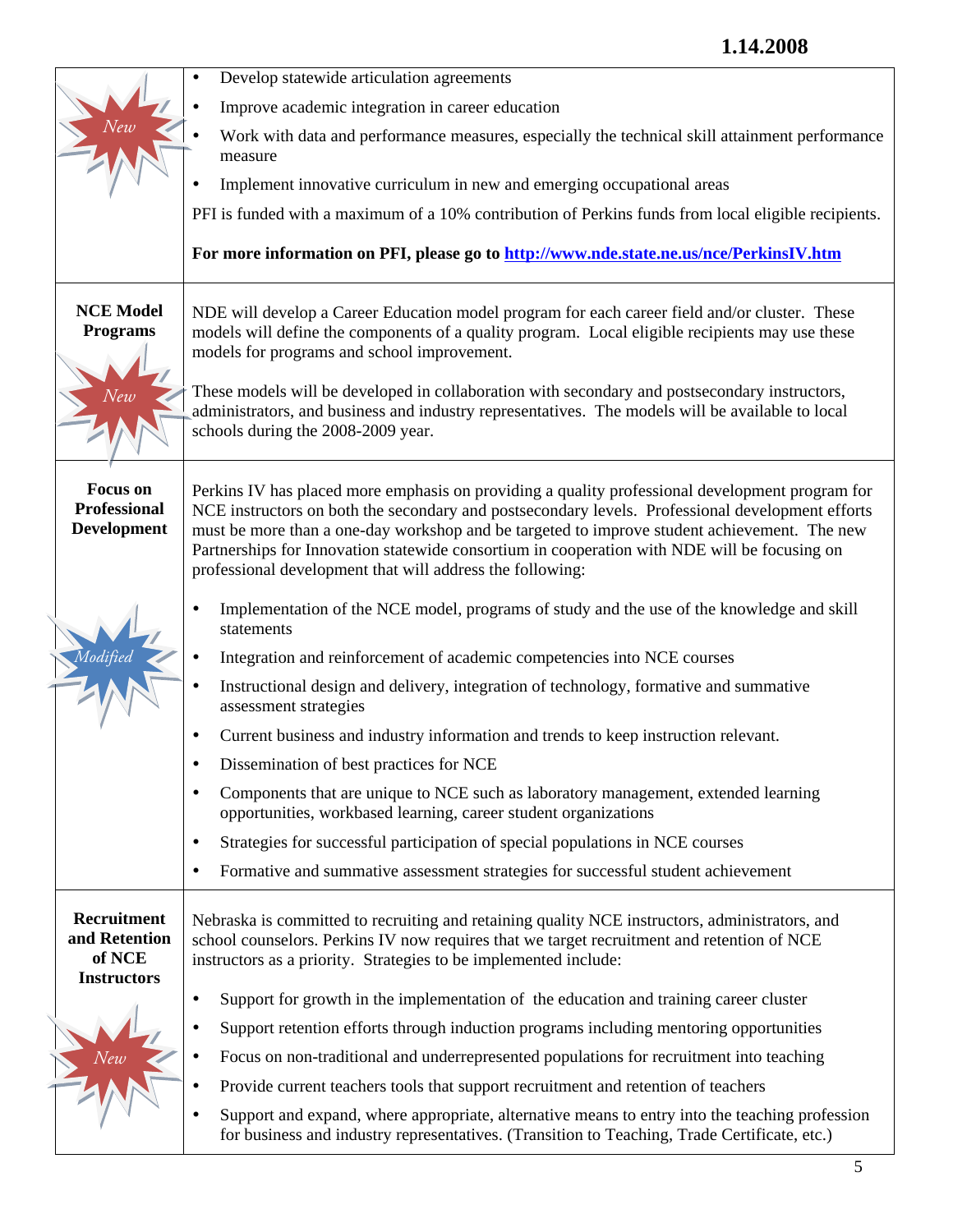## **1.14.2008**

| <b>Update of</b><br><b>Essential</b><br><b>Learnings</b>                                                                                                                                                                                                                                                                                                                                                                                   | NDE will update the career education Essential Learnings, aligning to the current knowledge and<br>skill statements from the States Career Cluster Initiative. NDE will also facilitate the process of<br>crosswalking the Essential Learnings to the new Nebraska standards when completed.                                                                                                                                                                                                                                                                                                                                                                                                                                                                                                                                                                                                                                                                                                                                                                                                                                                                                                                                                                                                                                                                                                                                                                                                                                                                                                                                                                                                                                                                                                                                                                                                                                                                                                                                                                                                                                                                                                                                   |
|--------------------------------------------------------------------------------------------------------------------------------------------------------------------------------------------------------------------------------------------------------------------------------------------------------------------------------------------------------------------------------------------------------------------------------------------|--------------------------------------------------------------------------------------------------------------------------------------------------------------------------------------------------------------------------------------------------------------------------------------------------------------------------------------------------------------------------------------------------------------------------------------------------------------------------------------------------------------------------------------------------------------------------------------------------------------------------------------------------------------------------------------------------------------------------------------------------------------------------------------------------------------------------------------------------------------------------------------------------------------------------------------------------------------------------------------------------------------------------------------------------------------------------------------------------------------------------------------------------------------------------------------------------------------------------------------------------------------------------------------------------------------------------------------------------------------------------------------------------------------------------------------------------------------------------------------------------------------------------------------------------------------------------------------------------------------------------------------------------------------------------------------------------------------------------------------------------------------------------------------------------------------------------------------------------------------------------------------------------------------------------------------------------------------------------------------------------------------------------------------------------------------------------------------------------------------------------------------------------------------------------------------------------------------------------------|
| Work with<br><b>Special</b><br><b>Populations</b><br>The term Special<br>Populations is<br>defined in the law<br>as individuals<br>with disabilities,<br>economically<br>disadvantaged,<br>migrant, English<br>language<br>learners, and<br>gender under-<br>represented<br>populations<br>(students who are<br>in programs or<br>employment in<br>occupations in<br>which their<br>gender comprises<br>25% or less of<br>total employment | Nebraska will use the following strategies and activities to be conducted at both the state and local<br>levels to provide equal access:<br>Provide a set-aside of leadership dollars focused on increasing participation in and completion of<br>٠<br>gender non-traditional students in career education.<br>Provide consultant services dedicated to monitoring civil rights compliance and making ongoing<br>$\bullet$<br>technical assistance and professional development available to eligible recipients.<br>Provide a set-aside grant to support career education in Nebraska correctional institutions.<br>٠<br>Work with teacher education institutions to provide meaningful preparation for all preservice<br>$\bullet$<br>students on working with special populations and helping them achieve success in career and<br>technical education.<br>Provide an on-going program of professional development for NCE instructors on strategies for<br>٠<br>helping special populations achieve success in career education.<br>Support the alignment of the data collection systems that serve the secondary and postsecondary<br>$\bullet$<br>career and technical education systems to improve data-informed decision making, including the<br>analysis of participation and completion of special populations in both secondary and<br>postsecondary education.<br>Require eligible recipients as part of their local plan, to describe:<br>$\bullet$<br>$\circ$<br>The analysis of data completed that supports the activities planed to assess the effectiveness<br>of programs and services that serve special populations.<br>$\circ$<br>How they will encourage increased participation of special populations' students in Career<br>Student Organizations (CSOs).<br>$\circ$<br>How the needs of special populations will be accommodated within their State-approved<br>Programs of Study.<br>$\circ$<br>How their allocation funds will be used to promote preparation for special populations in<br>non-traditional fields leading to self-sufficiency.<br>$\circ$<br>How secondary and postsecondary programs will prepare members of special populations to<br>earn diplomas, degrees or credentials. |
| <b>Perkins</b><br><b>Accountability</b>                                                                                                                                                                                                                                                                                                                                                                                                    | Nebraska recommends and supports the development of measures, data collection, and reporting<br>through the processes already being used. Additionally, it is the intent of the staff to use existing<br>processes to reduce duplication of effort and use consistent and reliable data.<br>It is recognized that as a part of the legislation the local level can negotiate adjusted levels of                                                                                                                                                                                                                                                                                                                                                                                                                                                                                                                                                                                                                                                                                                                                                                                                                                                                                                                                                                                                                                                                                                                                                                                                                                                                                                                                                                                                                                                                                                                                                                                                                                                                                                                                                                                                                                |
|                                                                                                                                                                                                                                                                                                                                                                                                                                            | performance if they do not accept the state-adjusted level. For purposes of public comment and<br>during the transition year the state-adjusted levels of performance are going to apply to all recipients.<br>The decision allows the state and locals to evaluate the actual performance data for the new<br>measures, the new definitions, and the new data collection systems that are in process with the<br>implementation of Perkins IV.                                                                                                                                                                                                                                                                                                                                                                                                                                                                                                                                                                                                                                                                                                                                                                                                                                                                                                                                                                                                                                                                                                                                                                                                                                                                                                                                                                                                                                                                                                                                                                                                                                                                                                                                                                                |
|                                                                                                                                                                                                                                                                                                                                                                                                                                            | Following establishment of the state baseline, the consideration of the local education agency to<br>negotiate for an adjusted performance level will be reviewed. Recipients would be required to<br>formally request a change in performance levels to Nebraska Department of Education. This request                                                                                                                                                                                                                                                                                                                                                                                                                                                                                                                                                                                                                                                                                                                                                                                                                                                                                                                                                                                                                                                                                                                                                                                                                                                                                                                                                                                                                                                                                                                                                                                                                                                                                                                                                                                                                                                                                                                        |

 $\overline{\Gamma}$